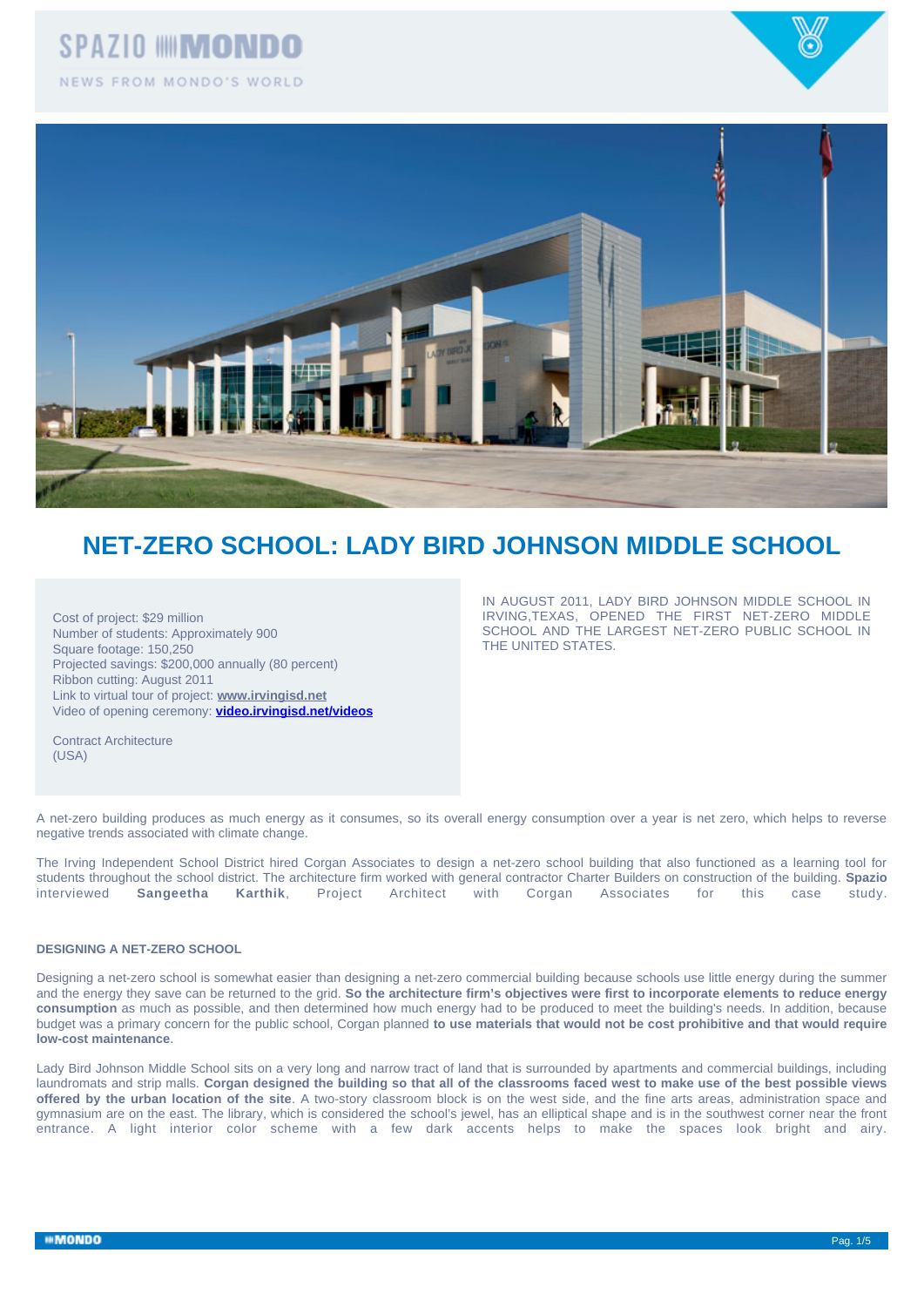## **SPAZIO IIII MONDO**





### **THREE PRIMARY GOALS**

To make the building as energy efficient as possible on an ongoing basis, Corgan's three primary goals were to:

- Minimize energy loss and reduce heat gain by making the building envelope as tight as possible;
- Reduce energy use by incorporating high-efficiency building systems; and
- Produce energy on site to meet the building's needs.

### Minimizing Energy Loss and Reducing Heat Gain

To help achieve the first goal, insulation in the walls and roof was increased to an R value of 30, and double-glazed windows were installed.

In addition, first-floor classroom windows on the west side are shaded by the second floor, which projects over the first level. The windows on the second floor are shaded by an overhang, which is supported by concrete columns.

Floor-to-ceiling windows in the library bring natural light into the space. To reduce glare and heat gain inside the library, Corgan primarily used frosted panels in the curtain wall system on the west facade of the library.

#### Reducing Energy Use

To achieve the net-zero goal, Corgan had to incorporate numerous energy-efficient design features, including a geothermal heating and cooling system, which significantly more efficient than typical HVAC systems.

Daylight harvesting, an Energy Star–rated kitchen and CONVIA energy-monitoring system that tracks plug loads and lighting loads also reduce energy use. In addition, the building incorporates high-efficiency lighting, including high-efficiency fluorescent fixtures and—in cases where it wasn't cost prohibitive—some LED fixtures.

Most classrooms get natural light, including interior classrooms. Clerestory windows in the tall main corridor bring light to the interior hallway and interior classrooms. Daylight sensors harvest light by turning off artificial lighting when there is sufficient natural light.

#### **Producing Energy On Site**

The majority of the energy that is used by the school is produced on site from highly efficient rooftop Solyndra 191 solar panels that cover almost two-thirds of the roof.

Twelve wind turbines, which were installed adjacent to the building, produce a very small percentage of the school's energy and serve primarily a learning feature for the students.

### Eco-friendly elements

The building incorporates a number of sustainable and eco-friendly design features as well, including a pulper that compresses and pulverizes cafeteria waste, which reduces the amount of trash generated by the dining area.

The exterior uses locally available brick, which has low lifecycle costs and low maintenance costs. Exposed, unpainted concrete columns with recycled content support the second-story overhang.

The school's flooring also is eco-friendly. Easy to maintain, Mondo's Harmoni rubber flooring never requires waxing or refinishing, and it can be cleaned with just a scrubber, soap and water. This saves on water usage and eliminates the use of chemicals that might be damaging to the environment. Mondo's rubber flooring is also comfortable under foot and reduces the noise that is produced in the hallways and classrooms.

To help conserve water, an underground, 4,000 gallon tank collects water from the roof and uses it as drip irrigation for a portion of the landscaping. A separate deep-water well is used to irrigate the football field.

#### **ECO-FRIENDLY ELEMENTS**

The building incorporates a number of sustainable and eco-friendly design features as well, including **a pulper that compresses and pulverizes cafeteria waste, which reduces the amount of trash generated by the dining area.**

The exterior uses locally available brick, which has lo**w lifecycle costs** and low maintenance costs. Exposed, unpainted concrete columns with recycled content support the second-story overhang.

The school's flooring also is eco-friendly. Easy to maintain, Mondo's Harmoni rubber flooring never requires waxing or refinishing, and it can be cleaned with just a scrubber, soap and water. This saves on water usage and **eliminates the use of chemicals that might be damaging to the environment.** Mondo's rubber flooring is also comfortable under foot and reduces the noise that is produced in the hallways and classrooms.

To help conserve water, an underground, **4,000 gallon tank collects water from the roof and uses it as drip irrigation for a portion of the landscaping. A separate deep-water well is used to irrigate the football field.**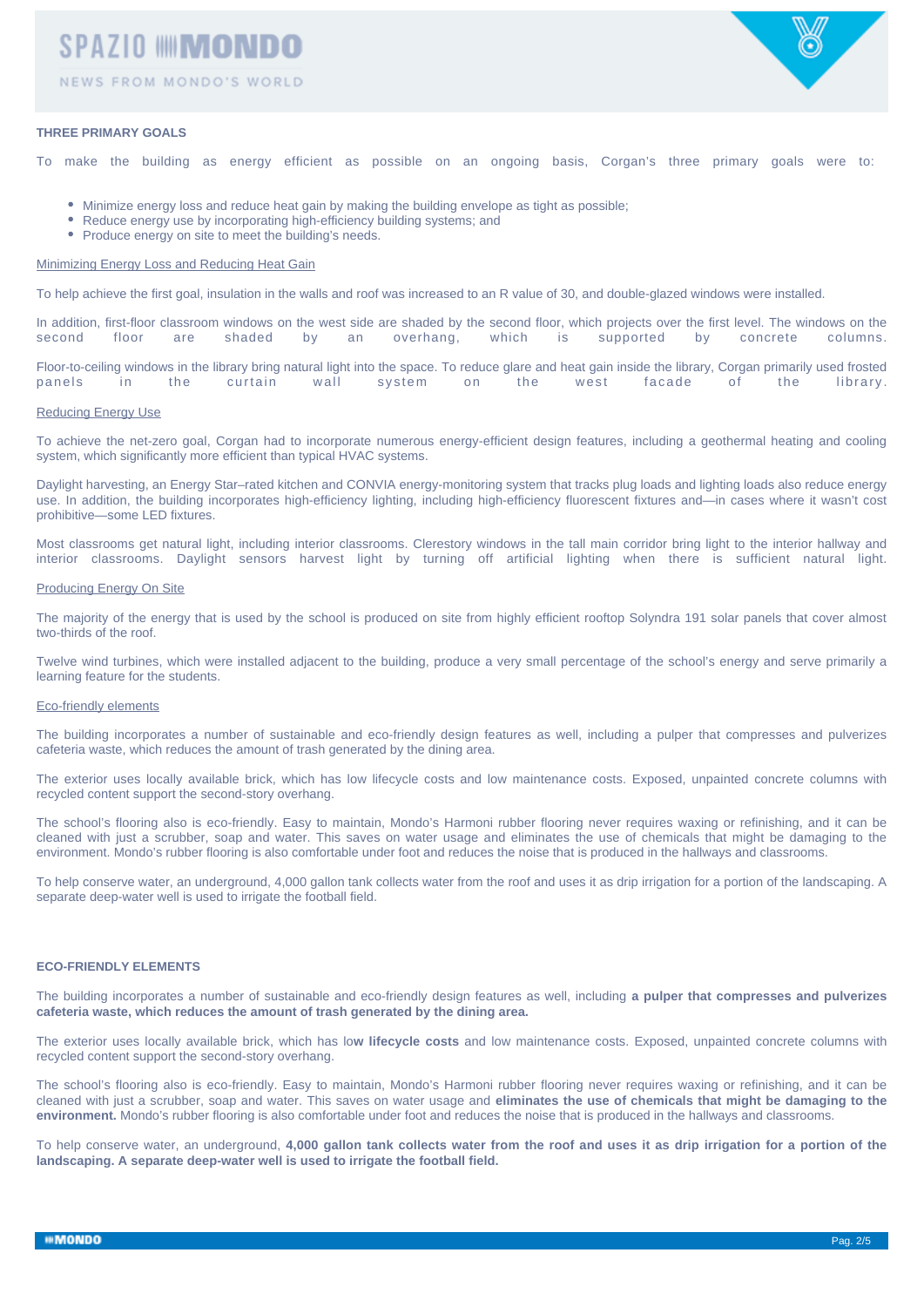# **SPAZIO MIMONDO**

NEWS FROM MONDO'S WORLD



### **HANDS-ON LEARNING**

In keeping with the building's primary function, district officials wanted to ensure that Lady Bird Johnson Middle School would provide **hands-on learning not only for its own students, but also for students from throughout the school district.**

One large classroom, called the Omni Room, serves as a learning lab. Immediately outside the Omni Room, a touchscreen monitor enables users to learn about the building's energy features and environmental goals.

Inside the school's main hallway are four "nodes"—14-foot wide, museum-like displays—one each dedicated to earth, wind, sun and water. TV monitors at the nodes help students track data from the various sustainable design features in the building.

Each of the nodes has its own color theme—dark brown for earth, green for wind, yellow for sun and blue for water. The classrooms behind the nodes have flooring that is the same color as the node, so all of the classrooms behind the earth node have brown flooring, those behind the wind node have green flooring, and so on.

An additional educational feature is the **solar panel observation deck, which is accessible from the main hallway rather than the classroom hallway, to prevent guests and tours from disturbing students during classroom instruction.**

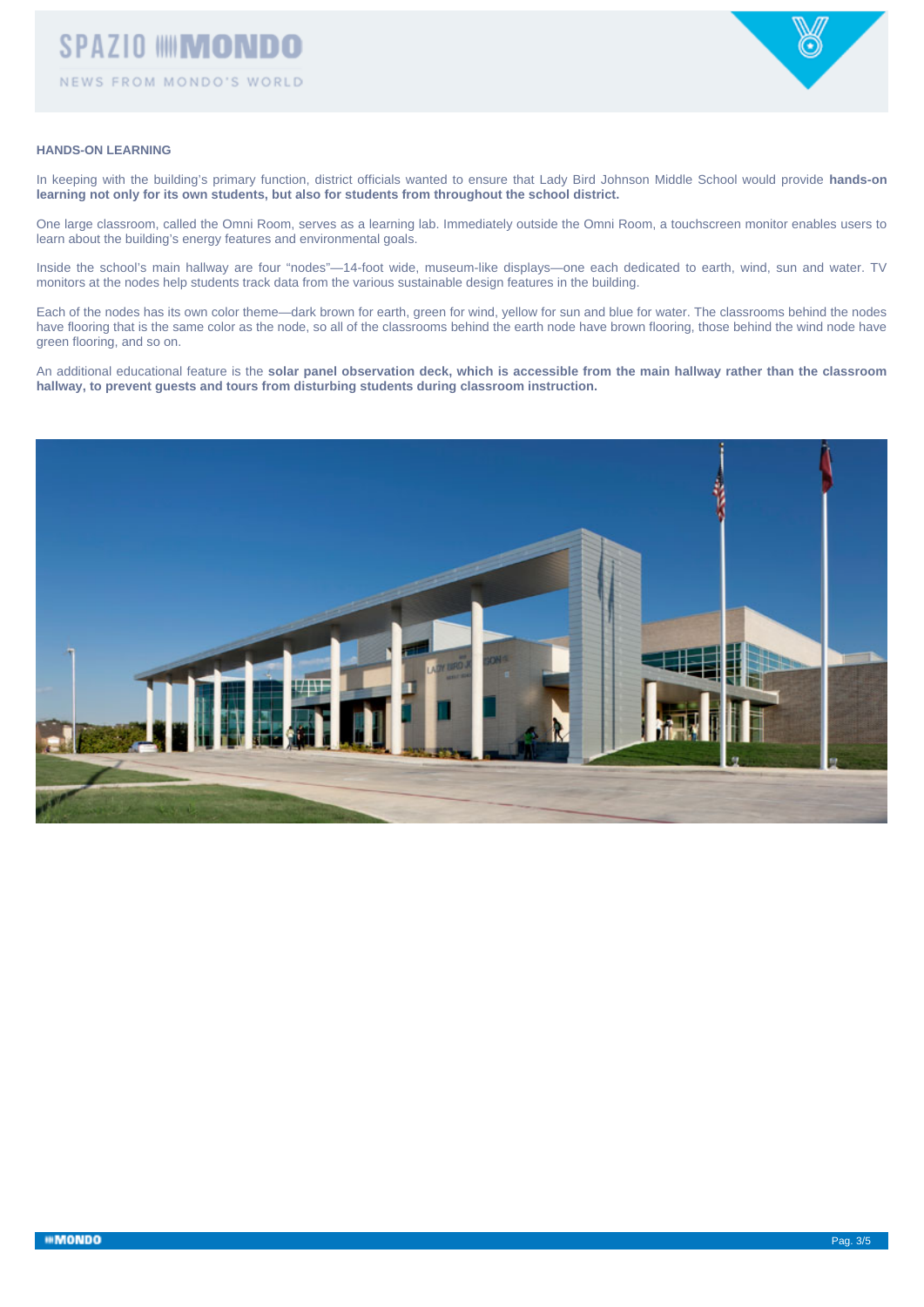# **SPAZIO MIMONDO**

NEWS FROM MONDO'S WORLD



 $\mathbb{Y}$